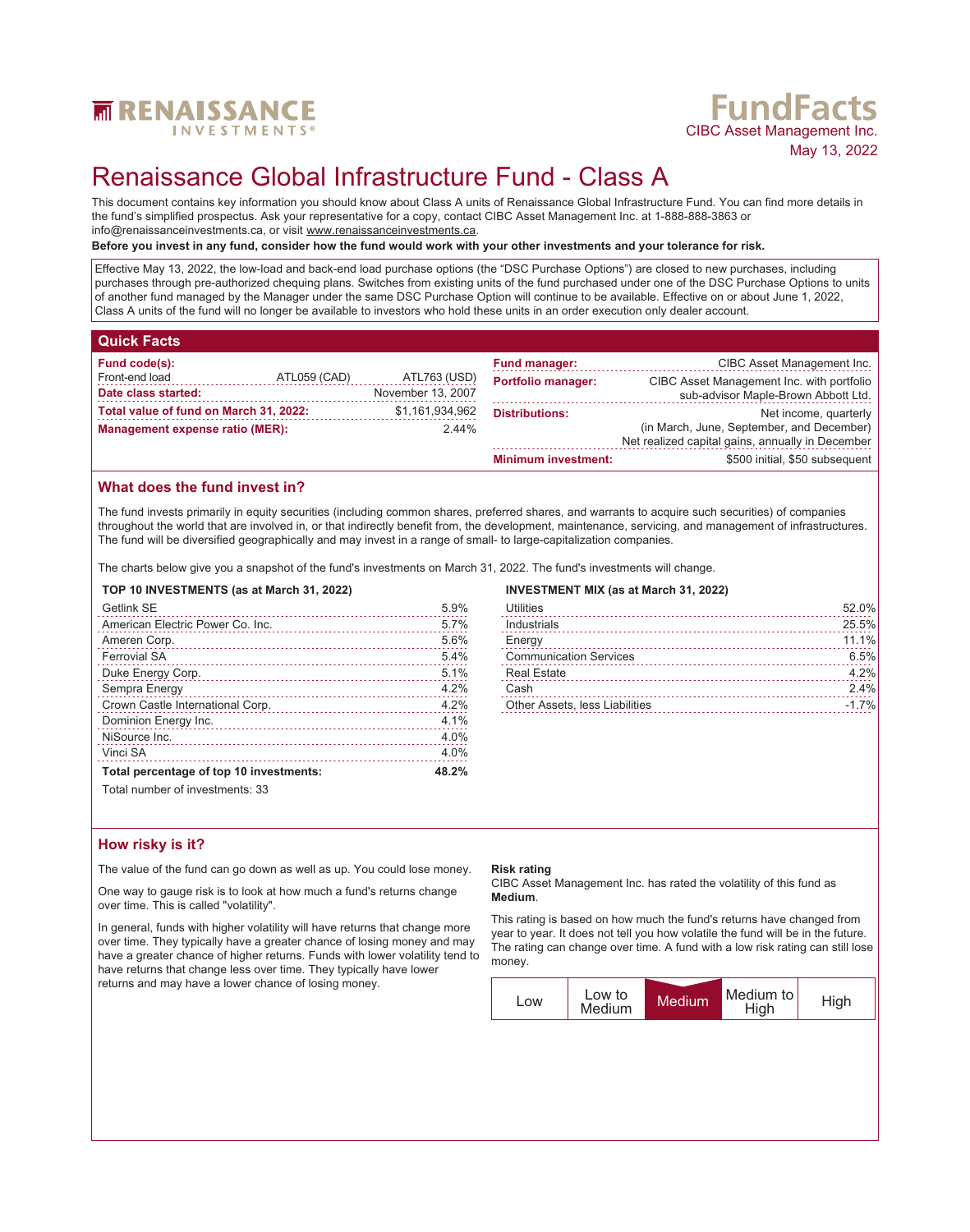## **FundFacts**

For more information about the risk rating, refer to *Investment Risk Classification Methodology* under *Specific Information about Each of the Mutual Funds Described in this Document* in the fund's simplified prospectus. For more information about specific risks that can affect the fund's returns, refer to the fund's simplified prospectus under the section *What are the Risks of Investing in the Fund?*.

#### **No guarantees**

Like most mutual funds, this fund does not have any guarantees. You may not get back the amount of money you invest.

## **How has the fund performed?**

This section tells you how Class A units of the fund have performed over the past 10 years. Returns are after expenses have been deducted. These expenses reduce the fund's returns.

## **YEAR-BY-YEAR RETURNS**

This chart shows how Class A units of the fund performed in each of the past 10 calendar years. Class A units dropped in value in 2 of the 10 years. The range of returns and change from year to year can help you assess how risky the fund has been in the past. It does not tell you how the fund will perform in the future.



#### **BEST AND WORST 3-MONTH RETURNS**

This table shows the best and worst returns for Class A units of the fund in a 3-month period over the past 10 calendar years. The best and worst 3-month returns could be higher or lower in the future. Consider how much of a loss you could afford to take in a short period of time.

|                     | <b>Return</b> | 3 months ending        | If you invested \$1,000 at the beginning of the period |
|---------------------|---------------|------------------------|--------------------------------------------------------|
| <b>Best return</b>  |               | 14.0%   April 30, 2017 | Your investment would rise to \$1,140                  |
| <b>Worst return</b> | -13.9%        | March 31, 2020         | Your investment would drop to \$861                    |

#### **AVERAGE RETURN**

The annual compounded return of Class A units of the fund was 7.7% over the past 10 years. If you had invested \$1,000 in the fund 10 years ago, your investment would be worth \$2,099 as at March 31, 2022.

| Who is this fund for?                                                                                                                   | A word about tax                                                                                                                                                                                                                                                                                     |
|-----------------------------------------------------------------------------------------------------------------------------------------|------------------------------------------------------------------------------------------------------------------------------------------------------------------------------------------------------------------------------------------------------------------------------------------------------|
| Investors who:<br>• seek exposure to equity securities of global infrastructure companies;<br>and<br>• are investing for the long term. | In general, you will have to pay income tax on any money you make on a<br>fund. How much you pay depends on the tax laws where you live and<br>whether or not you hold the fund in a registered plan such as a<br>Registered Retirement Savings Plan (RRSP) or a Tax-Free Savings<br>Account (TFSA). |
|                                                                                                                                         | Keep in mind that if you hold your fund in a non-registered plan, fund<br>distributions are included in your taxable income, whether you receive<br>them in cash or have them reinvested.                                                                                                            |

## **How much does it cost?**

The following tables show the fees and expenses you could pay to buy, own, and sell Class A units of the fund. The fees and expenses - including any commissions - can vary among classes of a fund and among funds. Higher commissions can influence representatives to recommend one investment over another. Ask about other funds and investments that may be suitable for you at a lower cost.

## **1. SALES CHARGES**

There is an initial sales charge when you buy units of the fund. Effective May 13, 2022, the deferred sales charge ("DSC") purchase options are closed to new purchases.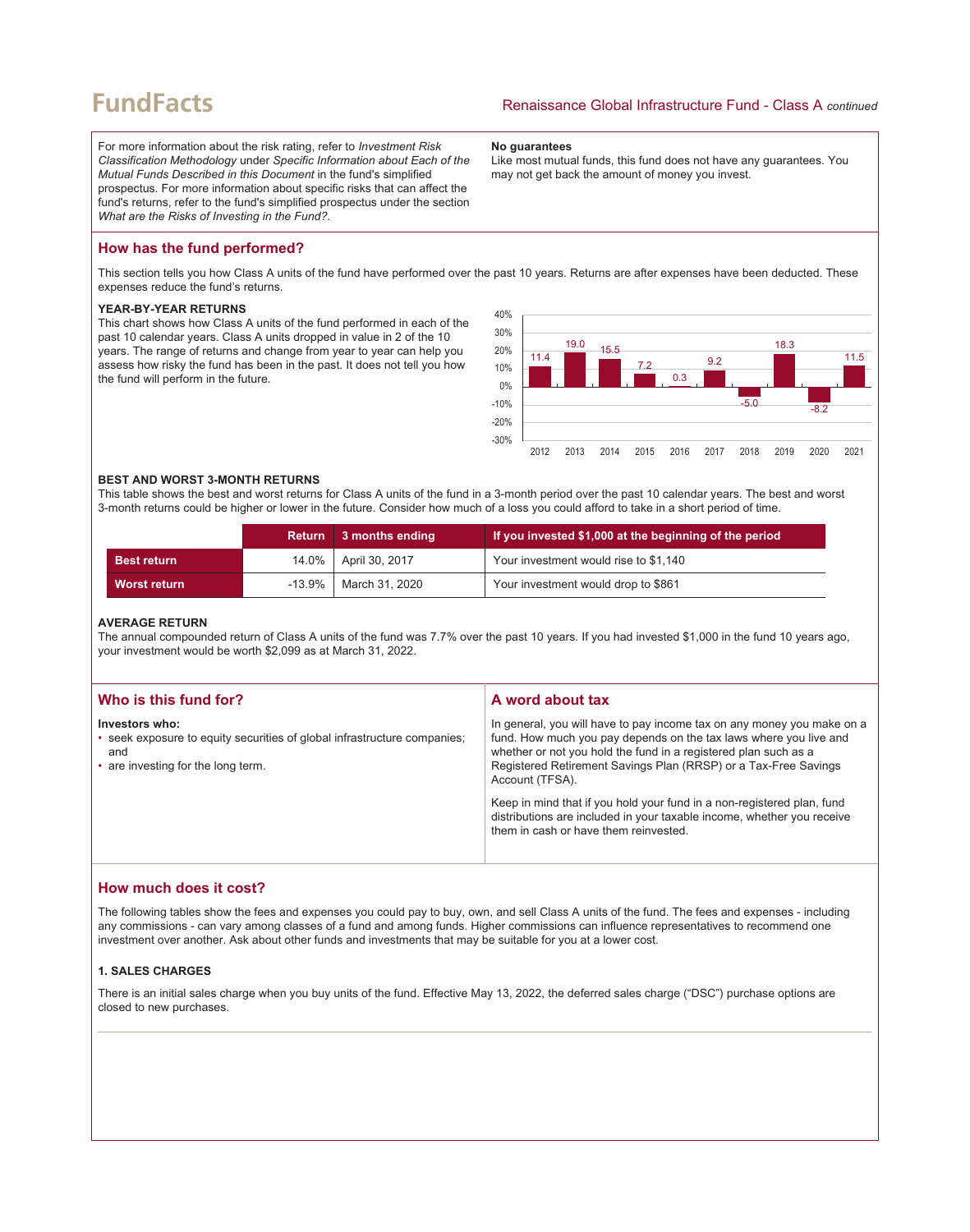## **FundFacts**

| Sales charge option<br>What you pay           |                                                                                                                                                                                                    | How it works                             |                                                                                                                                                                                                                                                                                                                                                                                                                                                                                                                                                                                                                                                                                                                        |
|-----------------------------------------------|----------------------------------------------------------------------------------------------------------------------------------------------------------------------------------------------------|------------------------------------------|------------------------------------------------------------------------------------------------------------------------------------------------------------------------------------------------------------------------------------------------------------------------------------------------------------------------------------------------------------------------------------------------------------------------------------------------------------------------------------------------------------------------------------------------------------------------------------------------------------------------------------------------------------------------------------------------------------------------|
|                                               | in per cent $(\%)$                                                                                                                                                                                 | in dollars (\$)                          |                                                                                                                                                                                                                                                                                                                                                                                                                                                                                                                                                                                                                                                                                                                        |
| Initial sales charge<br>Front-end load option | 0.0% to 5.0% of the amount you<br>buy                                                                                                                                                              | \$0 to \$50 on every<br>\$1,000 you buy  | You and your representative decide on the rate.<br>$\bullet$<br>The initial sales charge is deducted from the amount<br>you buy. It goes to your representative's firm as a<br>commission.                                                                                                                                                                                                                                                                                                                                                                                                                                                                                                                             |
| Deferred sales charge                         |                                                                                                                                                                                                    |                                          | The deferred sales charge option is closed to new                                                                                                                                                                                                                                                                                                                                                                                                                                                                                                                                                                                                                                                                      |
| <b>Back-end load option</b><br>If you sell:   | during the 1st year 5.5%<br>during the 2nd year 5.0%<br>during the 3rd year 4.5%<br>during the 4th year 4.0%<br>during the 5th year 3.0%<br>during the 6th year 1.5%<br>after the 6th year<br>zero | \$0 to \$55 on every<br>\$1,000 you sell | purchases, including purchases through<br>pre-authorized investment plans; however, switching<br>from existing units of a fund purchased under one of<br>the DSC purchase options to units of another fund<br>managed by CIBC Asset Management Inc. under the<br>same DSC purchase option, will continue to be<br>available.<br>The deferred sales charge is a set rate. It is calculated<br>based on the purchase date and cost of your units. It is<br>deducted from the amount you sell and paid to CIBC                                                                                                                                                                                                            |
| Low load option<br>If you sell:               | during the 1st year 3.00%<br>during the 2nd year 2.00%<br>during the 3rd year 1.00%<br>after the 3rd year<br>zero                                                                                  | \$0 to \$30 on every<br>\$1,000 you sell | Asset Management Inc.<br>You can sell up to 10% of your units each year without<br>paying a deferred sales charge. This free redemption<br>entitlement is based on 10% of the number of deferred<br>sales charge units you held on December 31 of the<br>preceding year, if any, plus 10% of the number of<br>deferred sales charge units purchased in the current<br>year.<br>You may redeem units of the fund to purchase certain<br>classes or series of units of another CAMI Fund at any<br>time without paying a deferred sales charge. When<br>you sell units of the subsequent fund, the deferred<br>sales charge will be based on the original purchase<br>date and original cost of units before the switch. |

## **2. FUND EXPENSES**

You don't pay these expenses directly. They affect you because they reduce the fund's returns.

As at February 28, 2022, the expenses for Class A units of the fund were 2.57% of its value. This equals \$25.70 for every \$1,000 invested.

|                                                                                                                                                                                                                                                | Annual rate<br>(as a % of the fund's value) |
|------------------------------------------------------------------------------------------------------------------------------------------------------------------------------------------------------------------------------------------------|---------------------------------------------|
| Management expense ratio (MER)                                                                                                                                                                                                                 |                                             |
| This is the total of the fund's management fee (including the trailing commission), fixed administration fee, and any<br>operating expenses not covered by the fixed administration fee (fund costs) for Class A units of the fund. CIBC Asset |                                             |
| Management Inc. waived some of the fund's expenses. If it had not done so, the MER would have been higher.                                                                                                                                     | 2.44%                                       |
| Trading expense ratio (TER)                                                                                                                                                                                                                    |                                             |
| These are the fund's trading costs.                                                                                                                                                                                                            | 0.13%                                       |
| <b>Fund expenses</b>                                                                                                                                                                                                                           | 2.57%                                       |